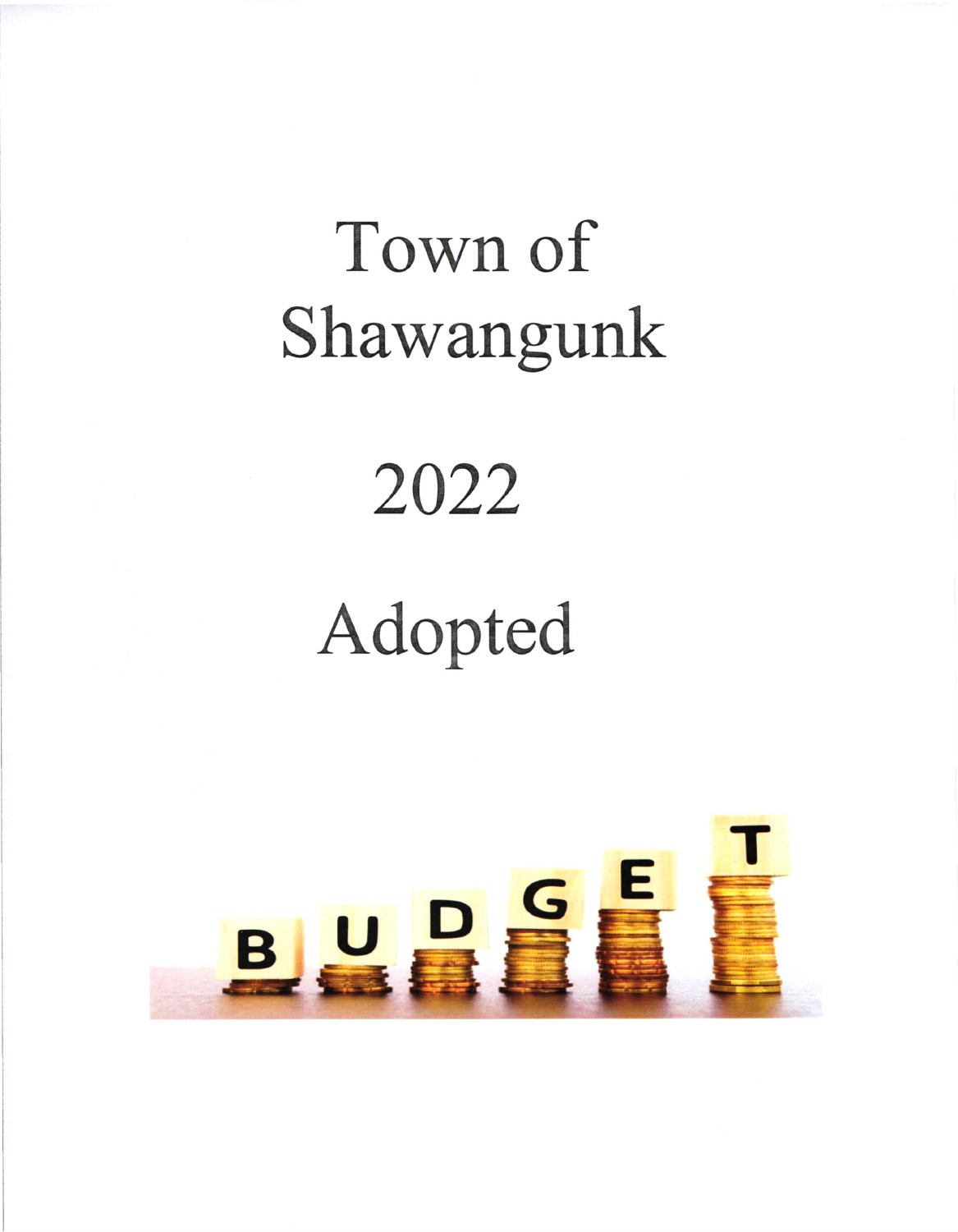#### TOWN OF SHAWANGUNK

#### 2022 ADOPTED BUDGET

| CODE      | <b>FUND</b><br>--------------------- | <b>APPROPRIATIONS &amp;</b><br><b>PROVISIONS</b><br><b>FOR OTHER USES</b> | <b>LESS</b><br><b>ESTIMATE</b><br>D | <b>LESS</b><br><b>VARIOUS</b><br><b>RESERVES</b> | <b>LESS</b><br><b>UNEXPENDED</b><br><b>BALANCES</b> | <b>AMOUNT</b><br>TO BE RAISED<br>BY TAXES<br>--------------- |
|-----------|--------------------------------------|---------------------------------------------------------------------------|-------------------------------------|--------------------------------------------------|-----------------------------------------------------|--------------------------------------------------------------|
| Α         | General - Townwide                   | 3,195,249                                                                 | 1,298,826                           | 6,200                                            | 286,737                                             | 1,603,486                                                    |
| DA        | Highway - Townwide                   | 2,511,463                                                                 | 393,500                             |                                                  | 97,000                                              | 2,020,963                                                    |
| SW        | <b>Water District</b>                | 221,912                                                                   | 187,720                             |                                                  |                                                     | 34,192                                                       |
| SS        | <b>Sewer District</b>                | 595,085                                                                   | 595,085                             |                                                  |                                                     | 0                                                            |
| <b>SM</b> | <b>Sidewalk District</b>             | 24,480                                                                    |                                     |                                                  |                                                     | 24,480 **<br>0                                               |
| <b>SL</b> | <b>Lighting District</b>             | 21,000                                                                    |                                     |                                                  |                                                     | 21,000                                                       |
| <b>SD</b> | Maple Ridge Drainage                 | 750                                                                       |                                     |                                                  |                                                     | 750                                                          |
| <b>SD</b> | OC Enterprises Drainage              | 250                                                                       |                                     |                                                  |                                                     | 250                                                          |
| SD        | Plains Estate                        | 1200                                                                      |                                     |                                                  |                                                     | 1,200                                                        |
| SD        | Rolling Hills Drainage               | 1200                                                                      |                                     |                                                  |                                                     | 1,200                                                        |
| SD        | Titus                                | $\circ$                                                                   |                                     |                                                  |                                                     | $\bf{0}$                                                     |
| <b>SD</b> | <b>Prospect Heights</b>              | 1150                                                                      |                                     |                                                  |                                                     | 1,150                                                        |
| SL.       | <b>Wallkill Library District</b>     | 365,380                                                                   |                                     |                                                  |                                                     | 365,380                                                      |
| <b>SL</b> | Pine Bush Area Library               | 321,149<br><b>Includes Crawford</b>                                       |                                     |                                                  |                                                     | 321,149<br>Includes Crawford                                 |
| SF        | <b>Wallkill Fire District</b>        | 665,855                                                                   |                                     |                                                  |                                                     | 665,855                                                      |
| SF        | Walker Valley Prot District          | 394,686                                                                   |                                     |                                                  |                                                     | 394,686                                                      |
| SF        | Prospect Fire Prot District          | 113,932                                                                   |                                     |                                                  |                                                     | 113,932                                                      |
| SF        | Shawangunk Valley Fire*              | 323,587<br>Includes Gardiner                                              |                                     |                                                  |                                                     | 323,587<br>Includes Gardiner                                 |
| SA        | <b>Wallkill Ambulance District</b>   | 86,498                                                                    |                                     |                                                  |                                                     | 86,498                                                       |
|           |                                      | 8,844,826                                                                 | 2,475,131                           | 6,200                                            | 383,737                                             | 5,979,758                                                    |

2022 Taxable Assessment

 $$190,744.932$ 

 $\bar{\mathbf{v}}$ 

\*\* SIDEWALK DISTRICT TO BE ASSESSED @\$0.66792175/FOOT